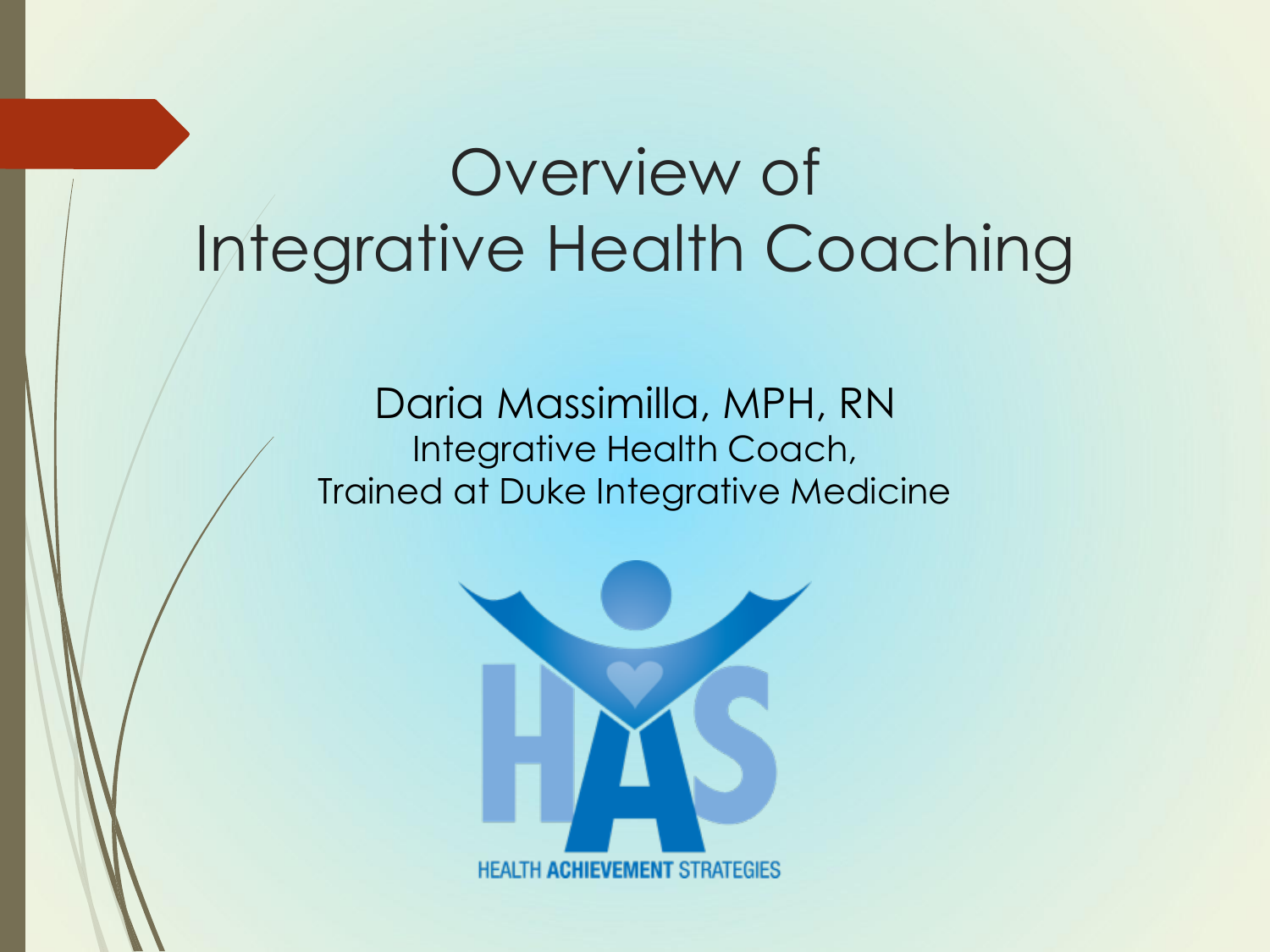#### Most Causes of Illnesses are Related to Health Behaviors

| <b>B</b> Health Behaviors/Lifestyle | 50%    |
|-------------------------------------|--------|
| <b>B</b> Environment                | 20%    |
| • Genetics                          | 20%    |
| Access to Care                      | $10\%$ |

U.S. Department of Health and Human Services. *Healthy People 2010.* 2nd ed. With Understanding and Improving Health and Objectives for Improving Health. 2 vols. Washington, DC: U.S. Government Printing Office. November 2000.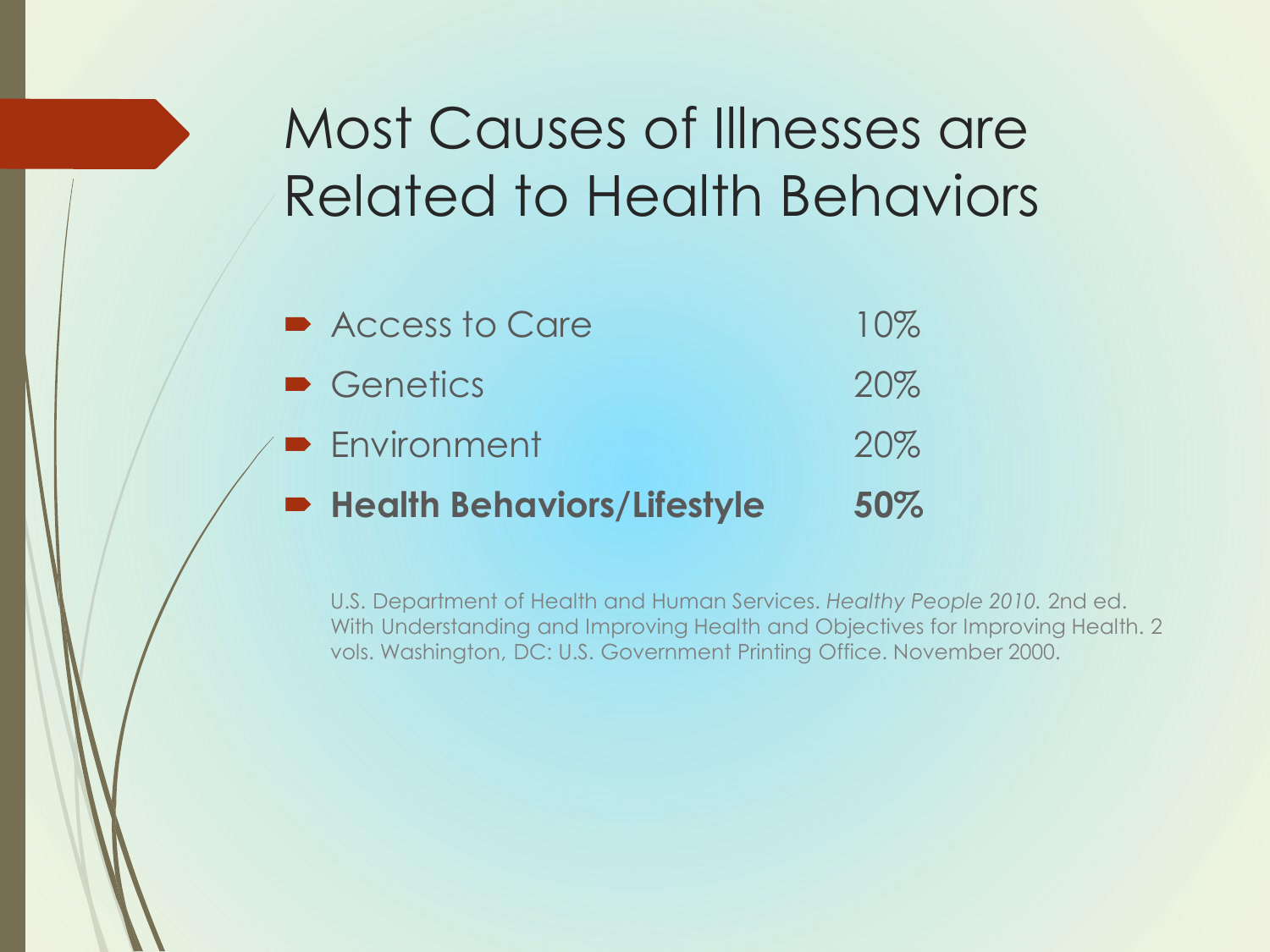# Current State of US Health Care Expenses

■ 75% of health care expenditures go for the treatment of chronic diseases such as diabetes, heart disease, high blood pressure and cancer

• Many of these are preventable by life style changes

Use of Medical Care for Chronic Conditions, Decker S, Schappart S, Sisk J, *Health Affairs, 28(1) 2009*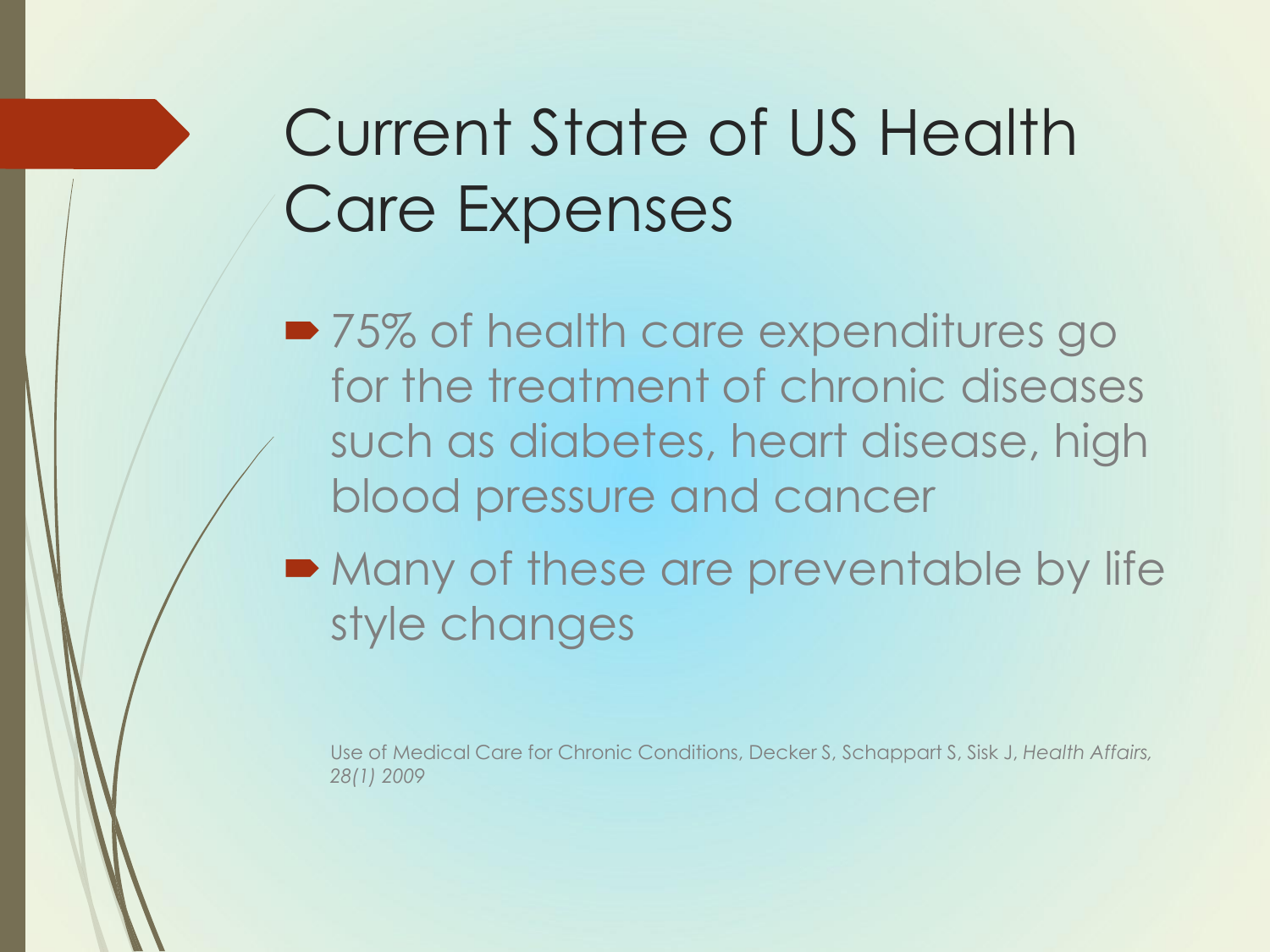#### Integrative Medicine: A Transformative Model

- Disease oriented
- Treat symptoms
- Find it, fix it
- Biomedical interventions / high-tech
- **Reactive**
- **Sporadic** 
	- Individual left to enact Physician-directed

#### Contemporary Integrative Care

- Health oriented
- Treat symptoms, whole person
- Identify risk, minimize it
- Whole person approach / high-touch
- Proactive
- Lifelong planning
- Support in implementation
- Partnership-based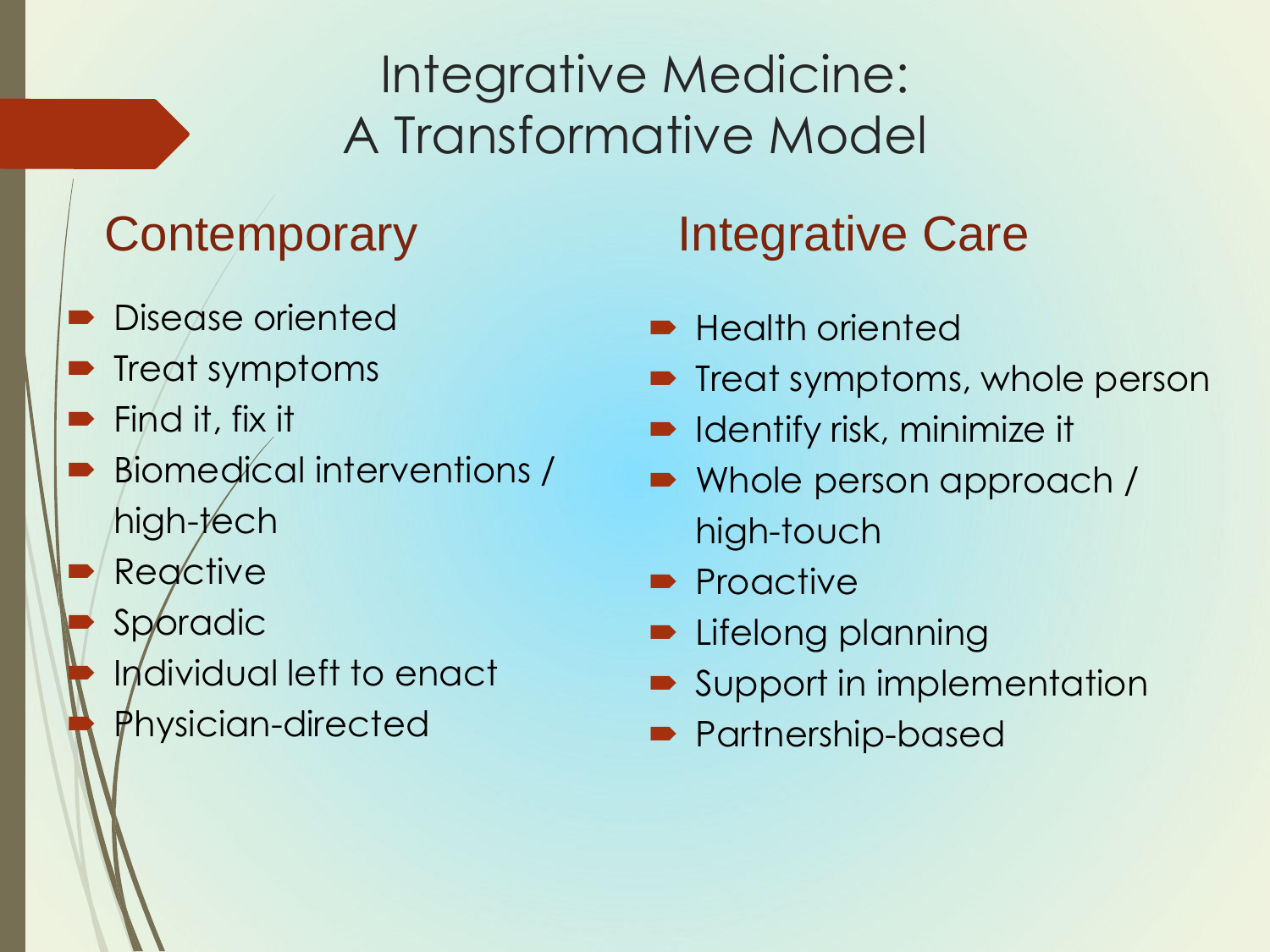#### Integrative Medicine

- Is Patient-centered vs. Disease-centered **Engages all aspects of the person:** mind, body, spirit, and community **Partners with patient in their care, honoring** their values Supports patients in lifestyle change processes Is committed to the practice of best
	- medicine, whether the origins are conventional or complementary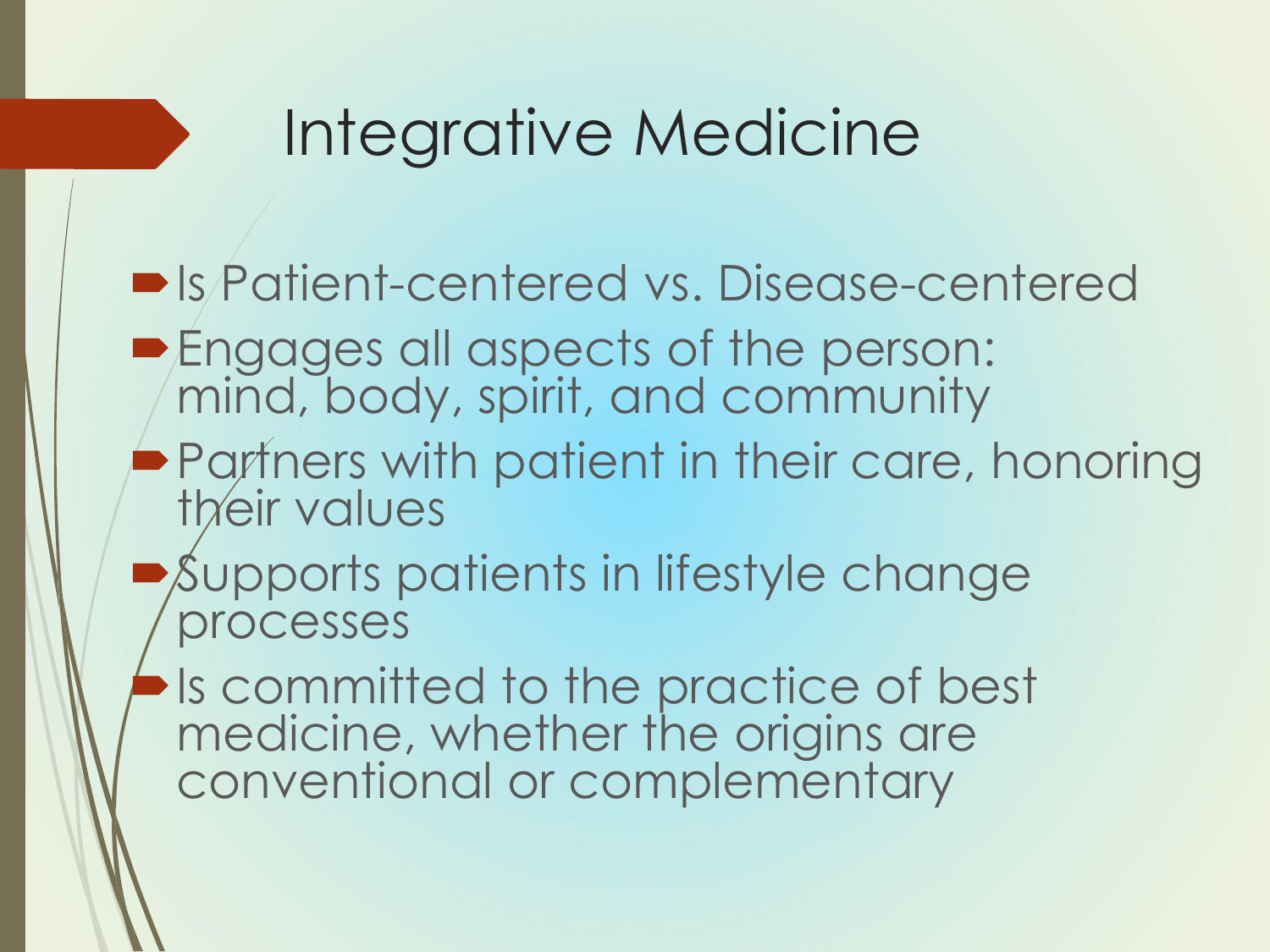#### **WHEEL OF HEALTH**

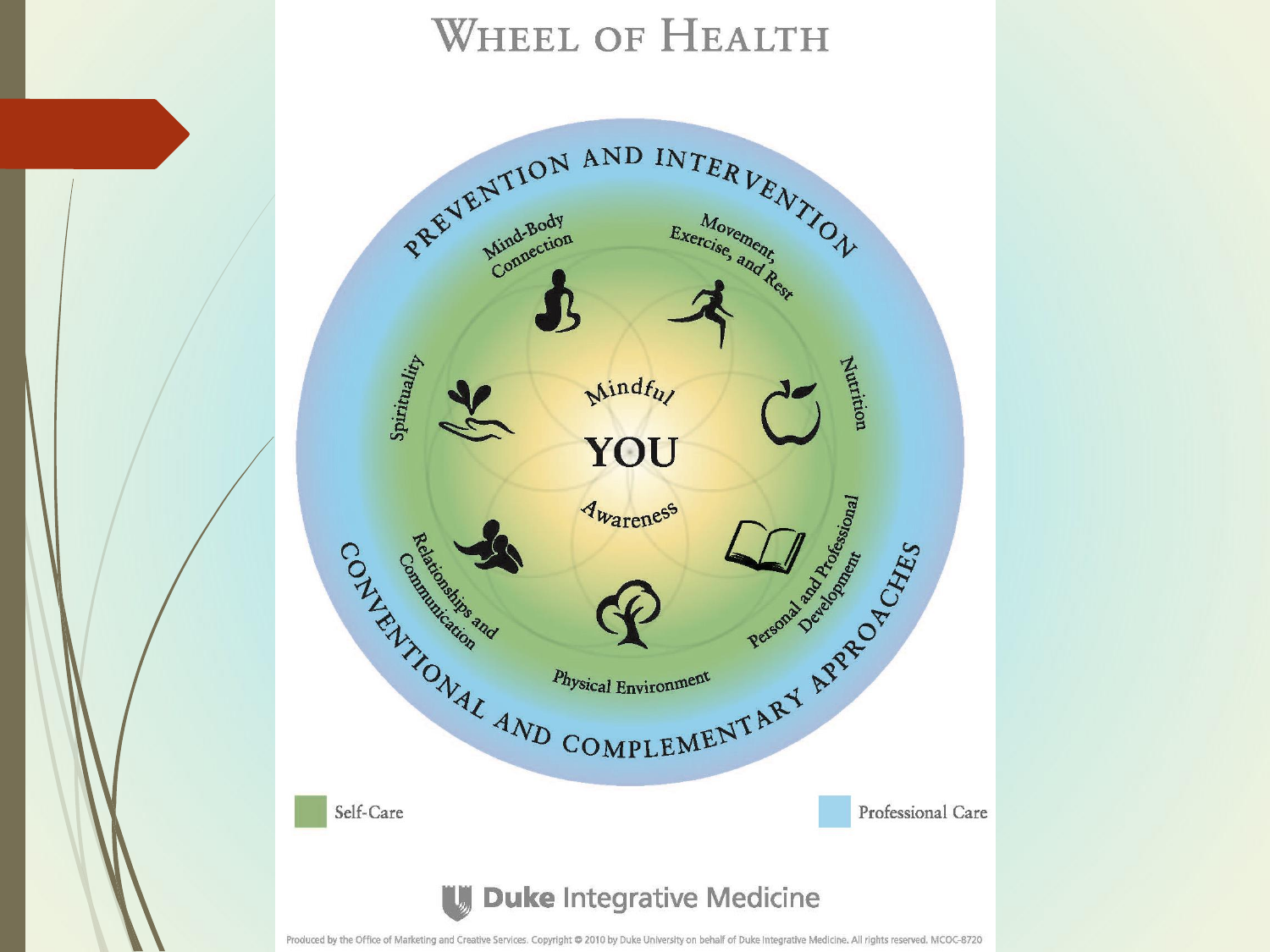# What is Integrative Health Coaching?

■ Coaches focus on assisting people to take action in realizing their optimal health goals

- Coaches guide people through the process of creating a health plan for themselves, taking action, and following through on accomplishing the plan
- Coaches engage people throughout the whole process by providing challenges and support while still holding the them accountable for meeting their goals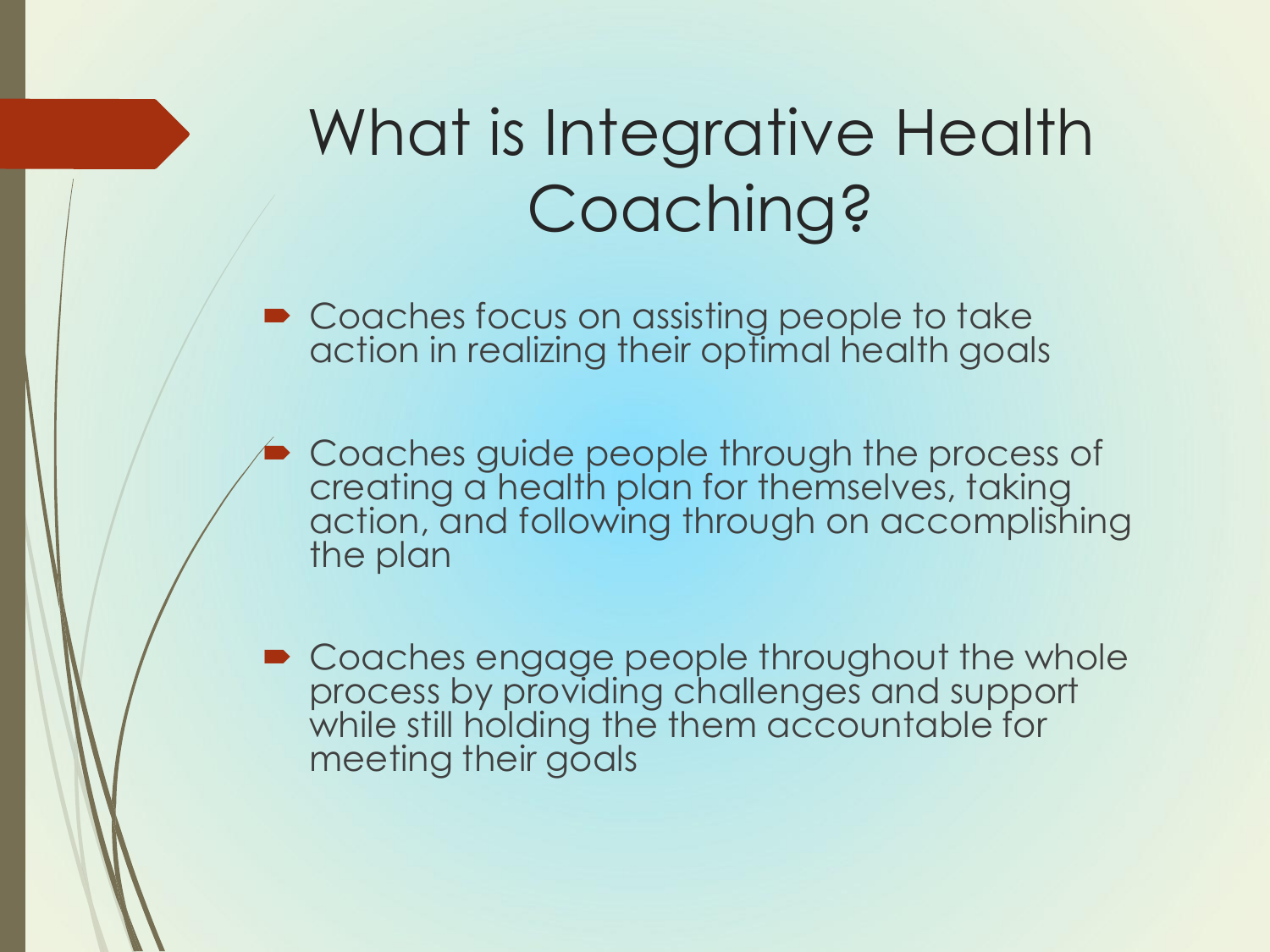# The Coaching Process

**Optimal Health Vision ↓ Focus ↓ Goal(s) and Action Steps ↓ Action ↓ Assessment**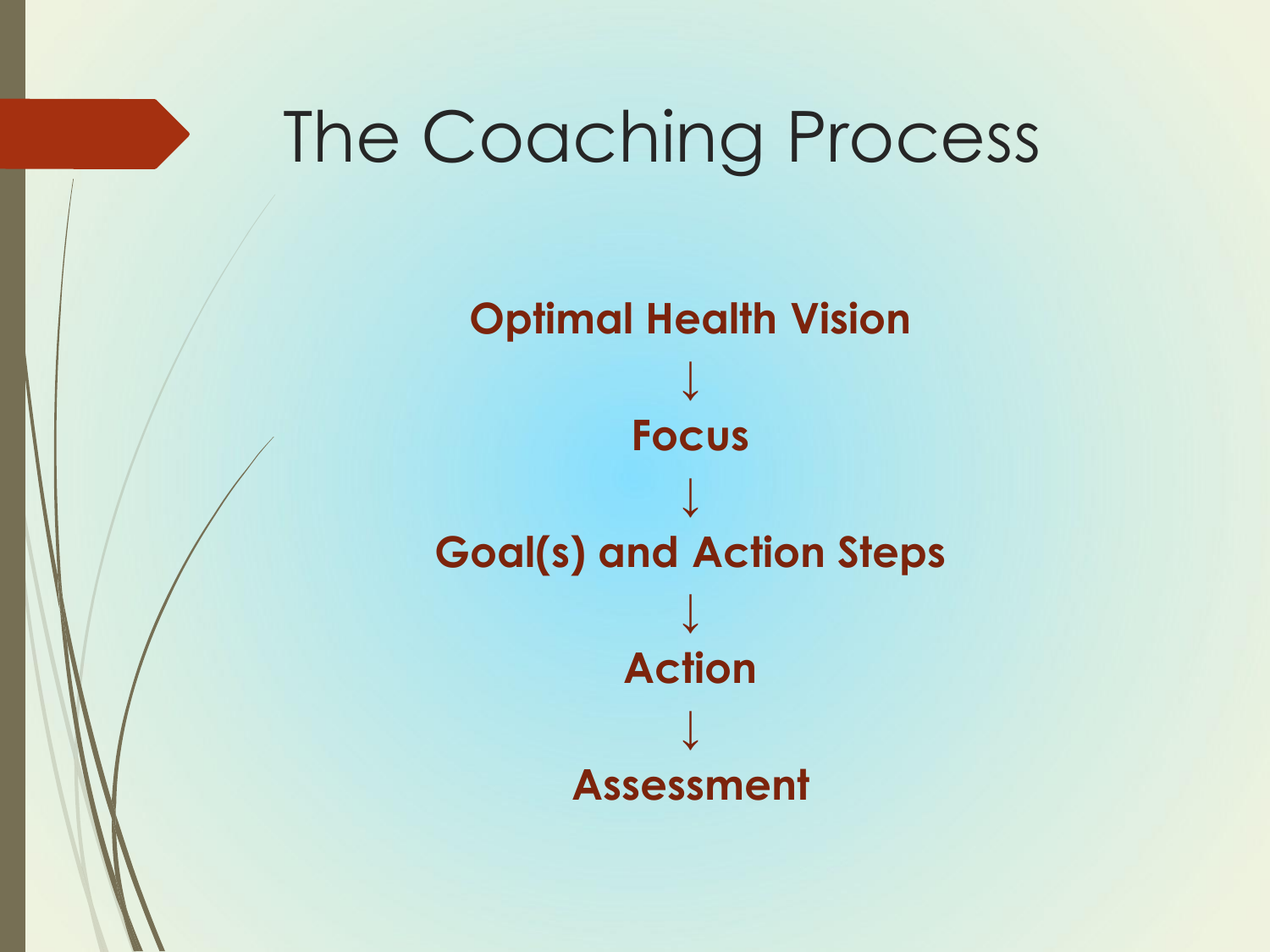# What Are Clients Saying?

*"Every month I have a conversation with my health coach. And it's not a long conversation but it's intensely effective. I have to crack open what I thought I would be working on and evaluate what I've been doing and then think about what needs to happen in the next month."*

Coaching Client, Duke Integrative Medicine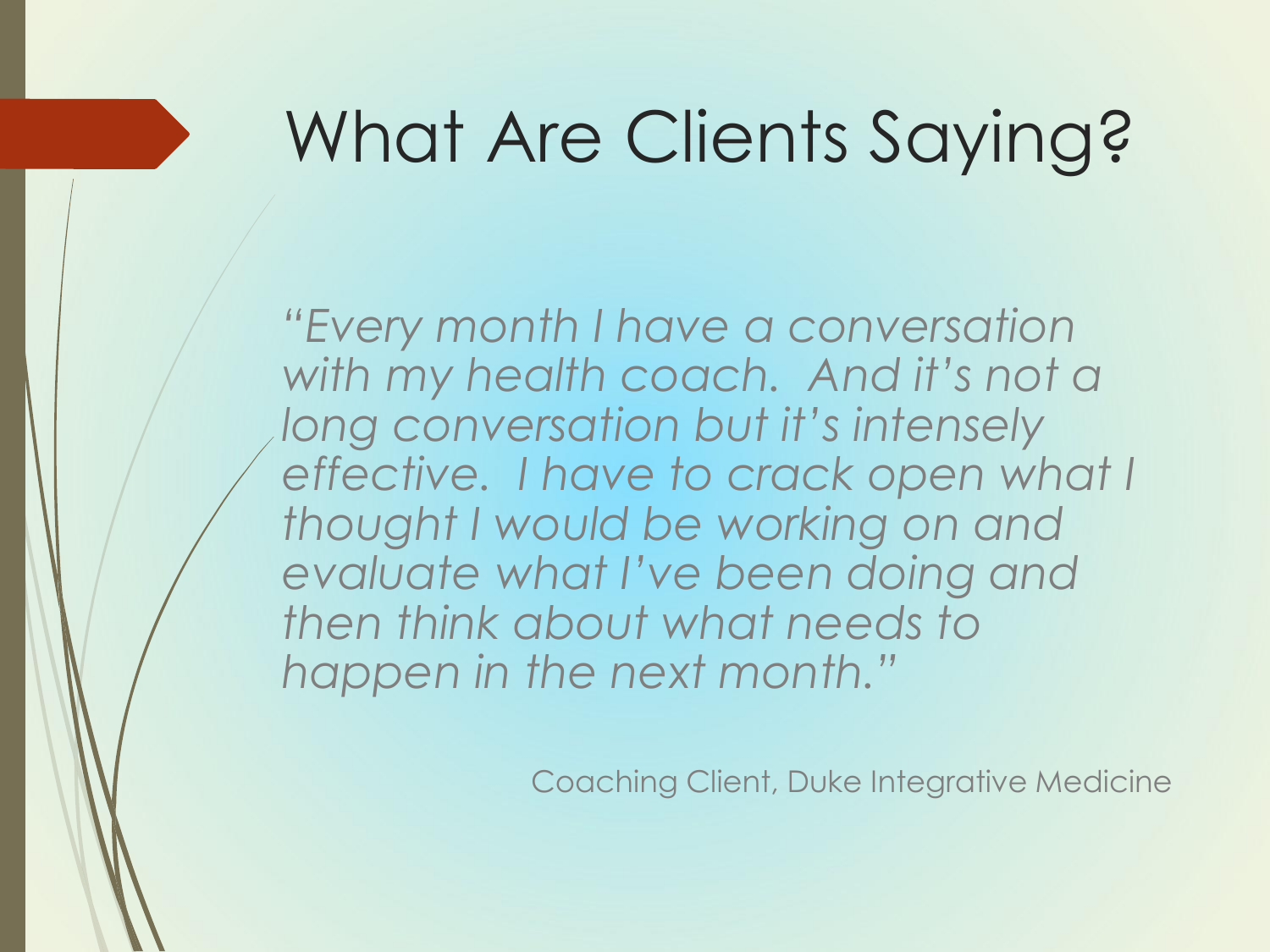# What Are Clients Saying?

*"I have appreciated and enjoyed having a coach to help me with planning and setting of goals, offering advice and pointing out insights I might have missed, and to help hold me accountable for my actions."*

Coaching Client, Duke Integrative Medicine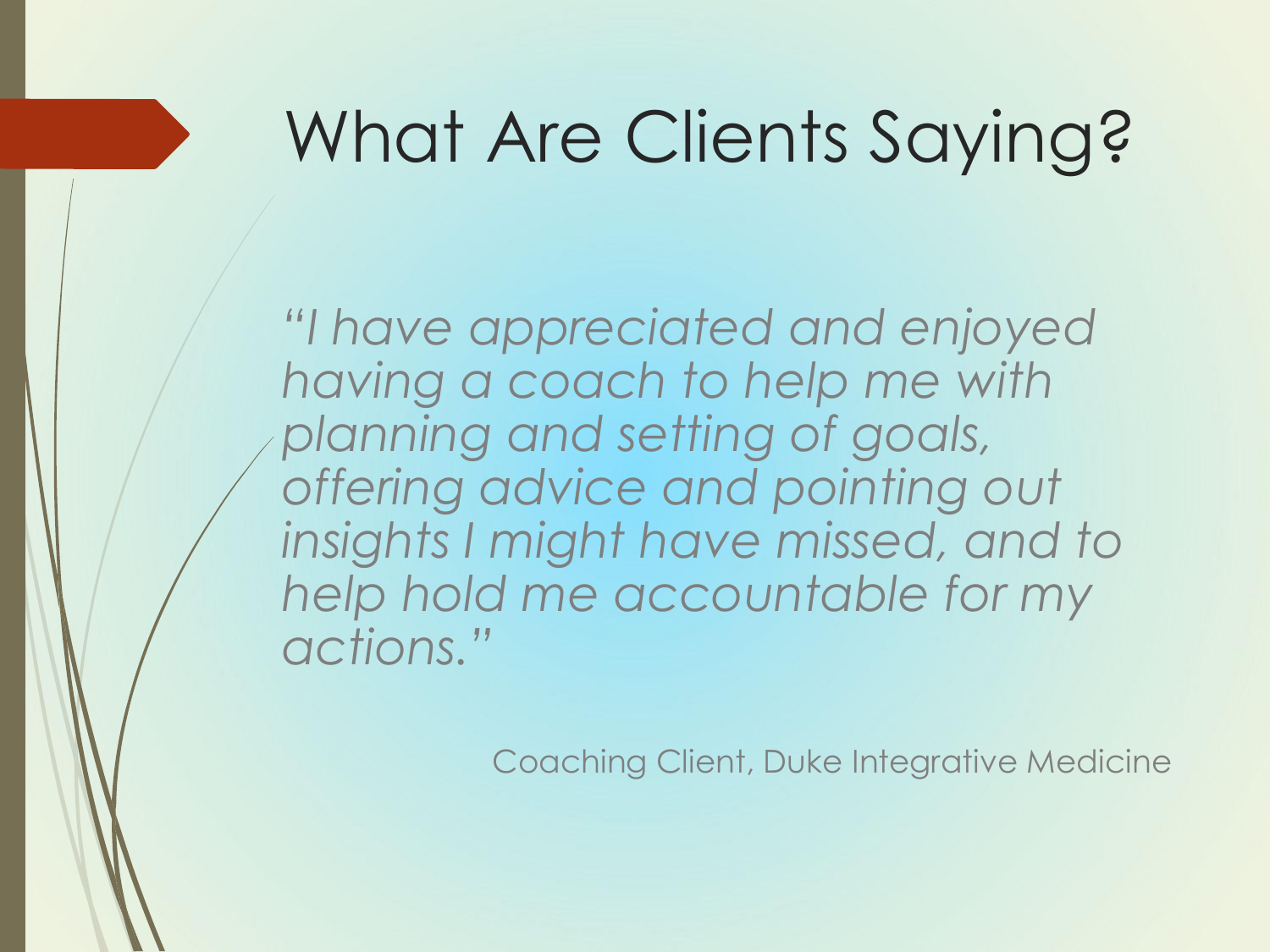# What Are Clients Saying?

#### *"If I didn't have coaching, I would have given up."*

Coaching Client, Duke Integrative Medicine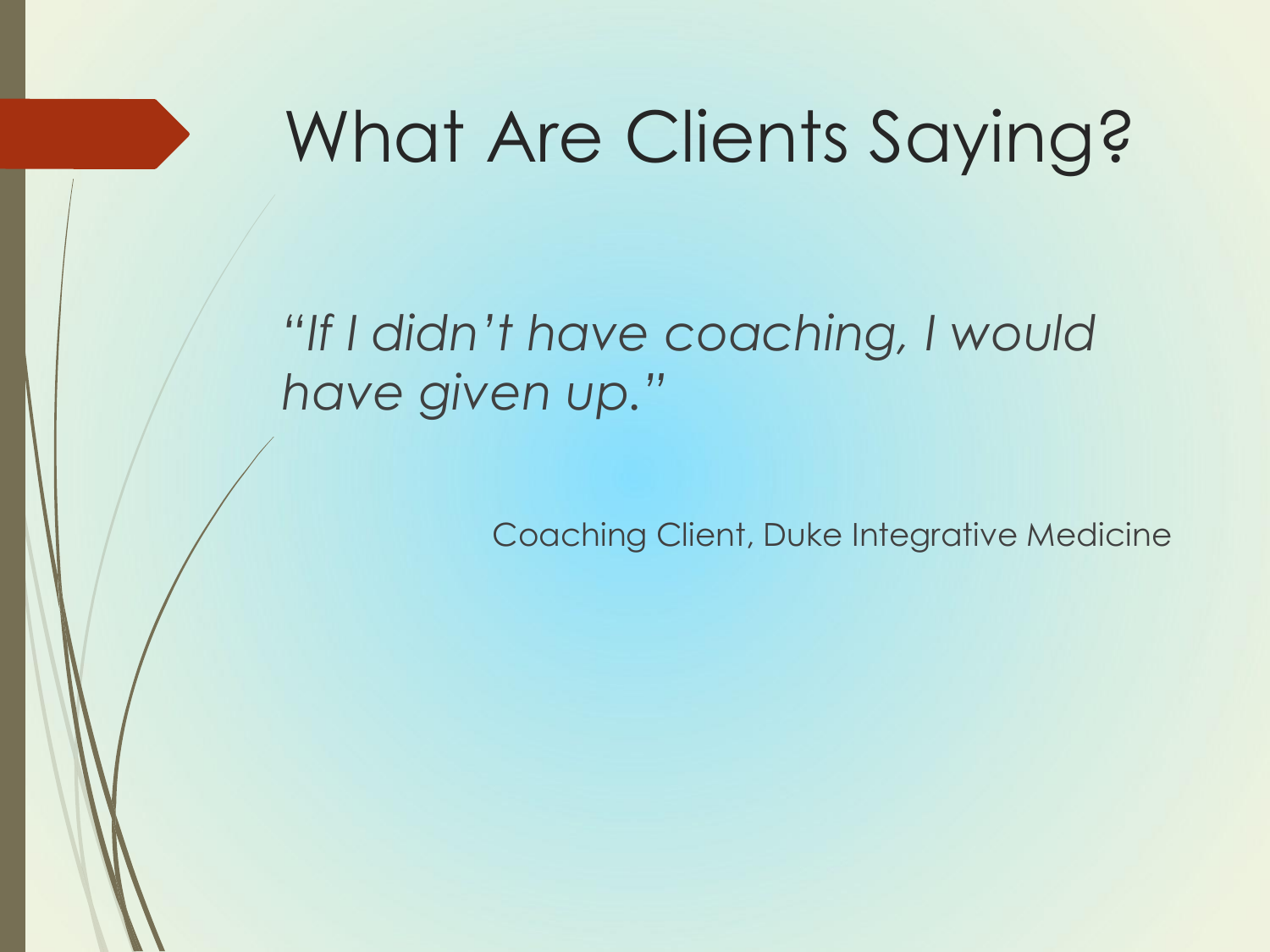# What is the Evidence for this Approach?

■ Working with a Health Coach over time can ensure that you make the lifestyle changes you want to make for a dramatic improvement in your heart health

Edelman D, Oddone EZ, Liebowitz RS, A multidimensional integrative medicine intervention to improve cardiovascular risk. *J gen intern med Jul 2006*